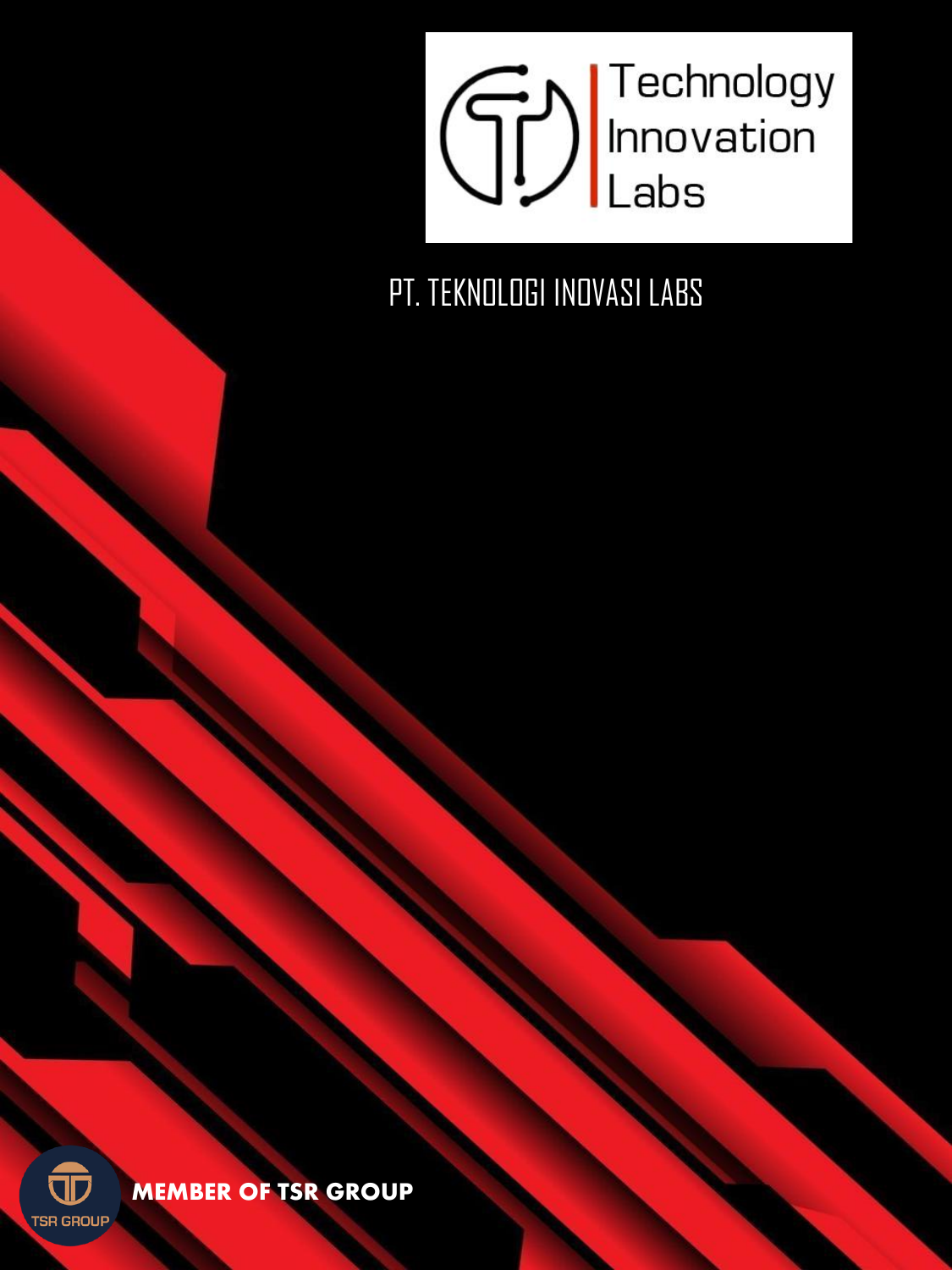**As our initial TIL also known as "Today I learned", which reflects to our core value; always learn something new through Technology & Innovation**

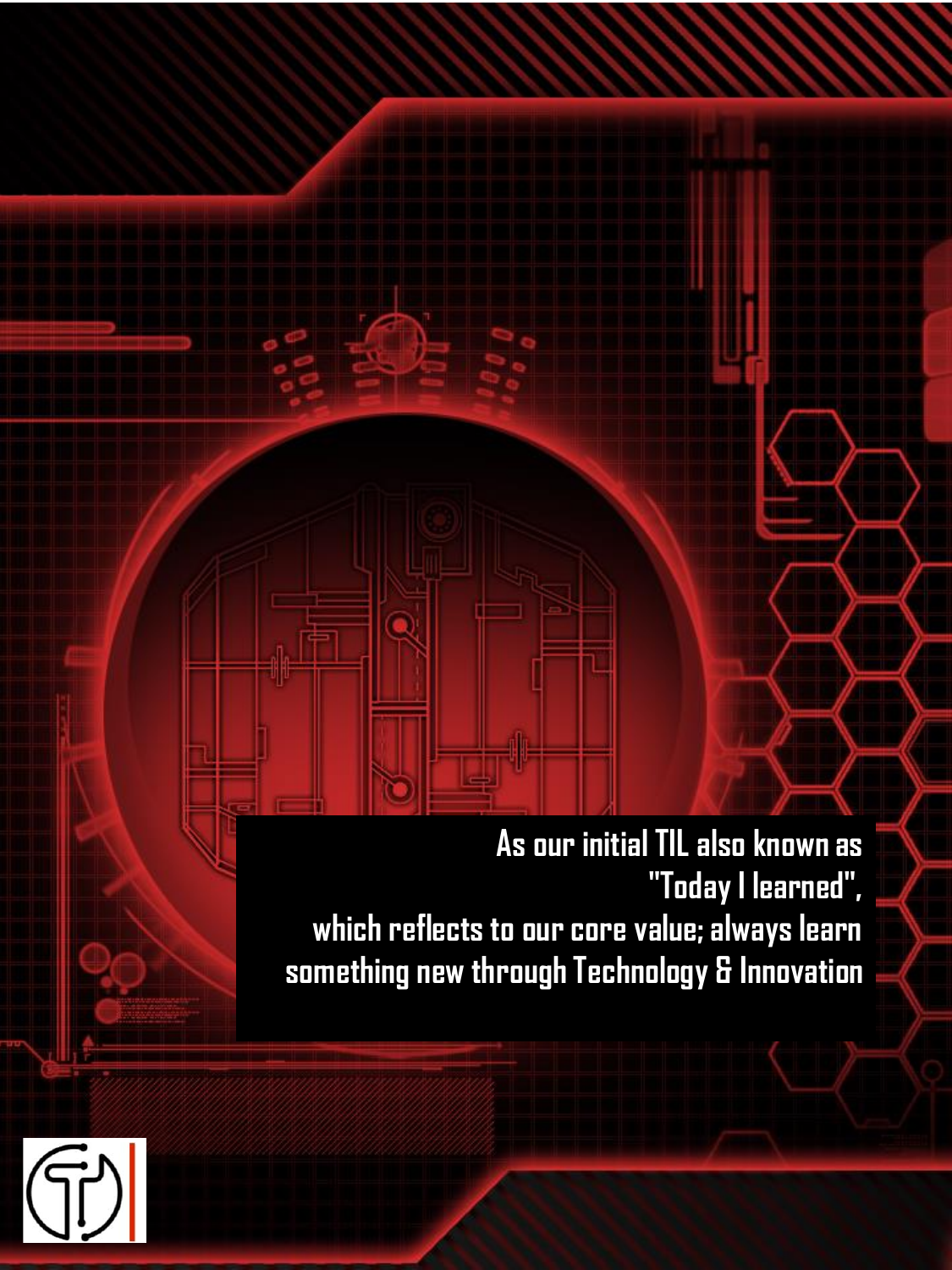## **PT TEKNOLOGI INOVASI LABS**

Technology Innovation Labs, or in short, which we call ourselves as TILabs. Derives from the well-known abbreviation 'TIL', which is 'Today I Learned'. Reason why we call ourselves that is because it reflects one of our core values, which is that for us, the exploration of new technology and innovations never stops.

TILabs is a software & analytics company that provides the best innovative technology solution in the country. We specialize in building ERP (Enterprise Resource Planning) systems for both B2B & B2C companies. Our approach has been proven from our past clients that it successfully increased their sales, reduced their cost, and improved their overall business efficiency.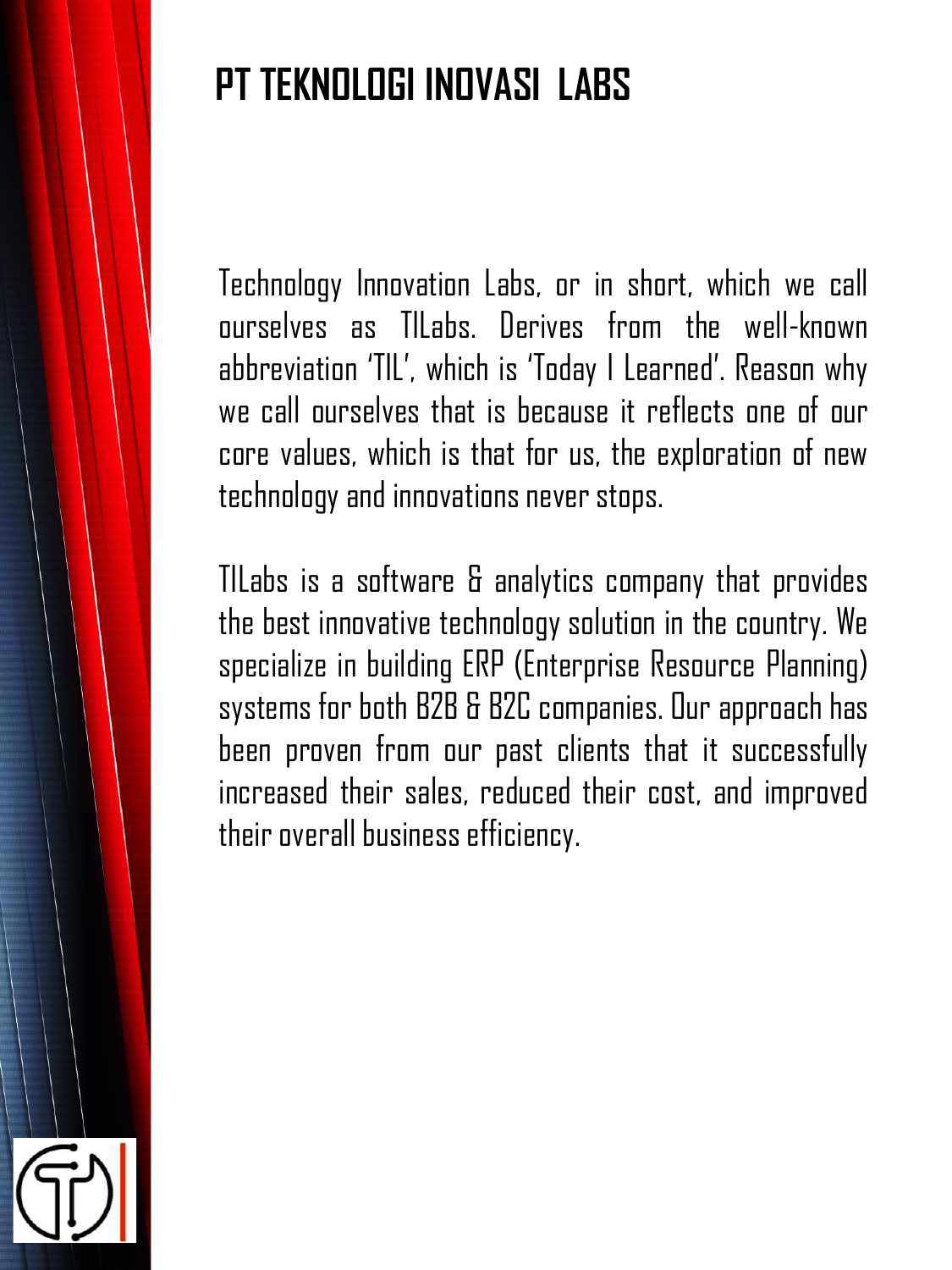## **PT TEKNOLOGI INOVASI LABS**

We don't stop there. We also provide analytics solutions to our clients using cutting-edge machine learning & big data technology, where we help our clients discover new opportunities that they have not explored yet. In short, we help companies unlock their true potential.

We strongly believe that each software product should have its own life. Just like you, we're not satisfied with merely existing, we grab onto exciting ideas and make them a reality.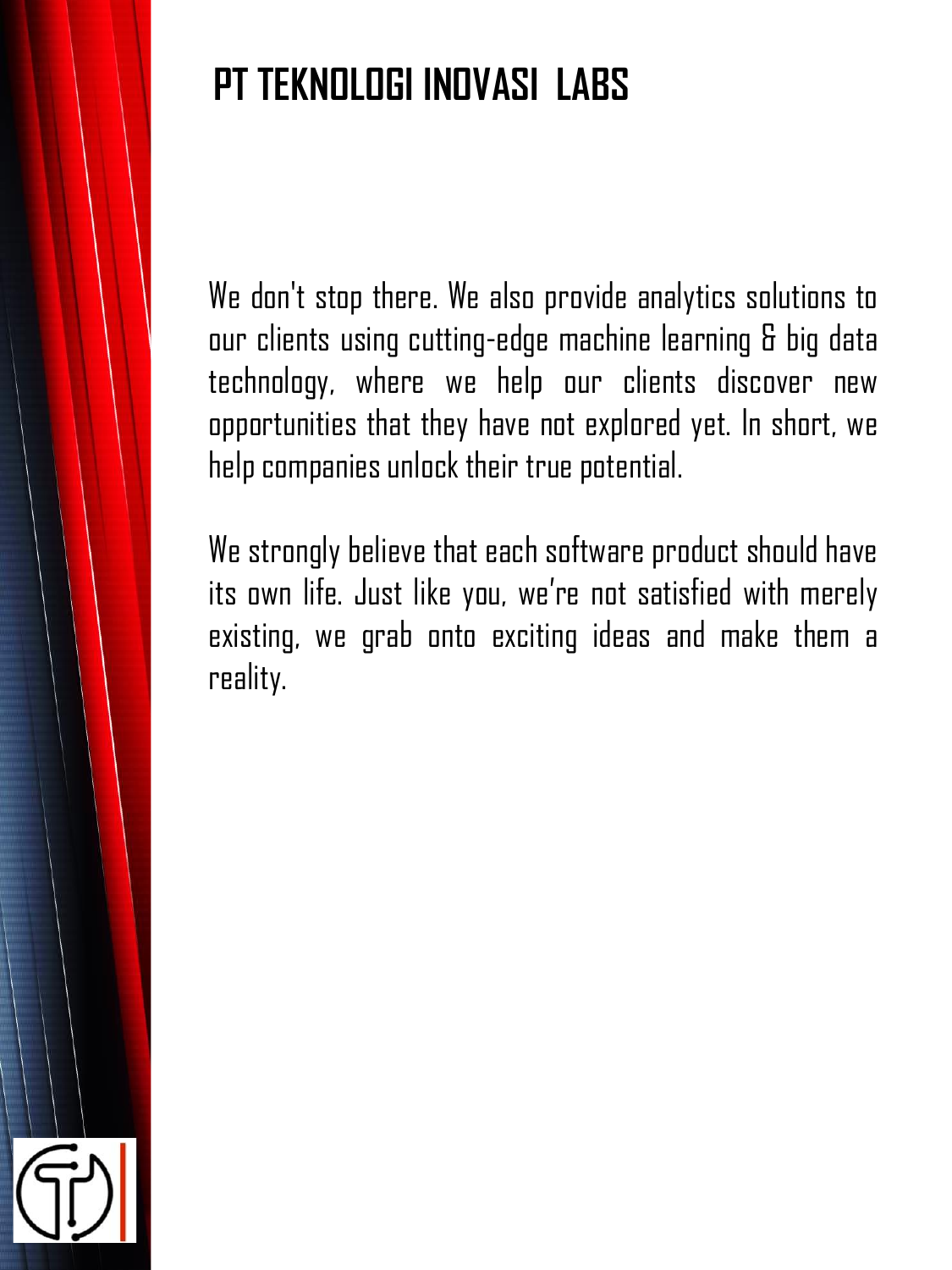### **WHAT MAKES TILabs DIFFERENT?**



Each of our solutions is configurable and customizable according to your business structure, category, goals, and unique requirements.



#### **INNOVATIVE**

We keep on innovating by updating & developing our systems, providing new solutions for more industries.

### **IT CONSULTING**

We help you transform your business to enhance performance, effectiveness, efficiency & resilience.



### **RELIABLETEAM**

Our team consists of in-house business & tech experts who happily provide full support for our clients.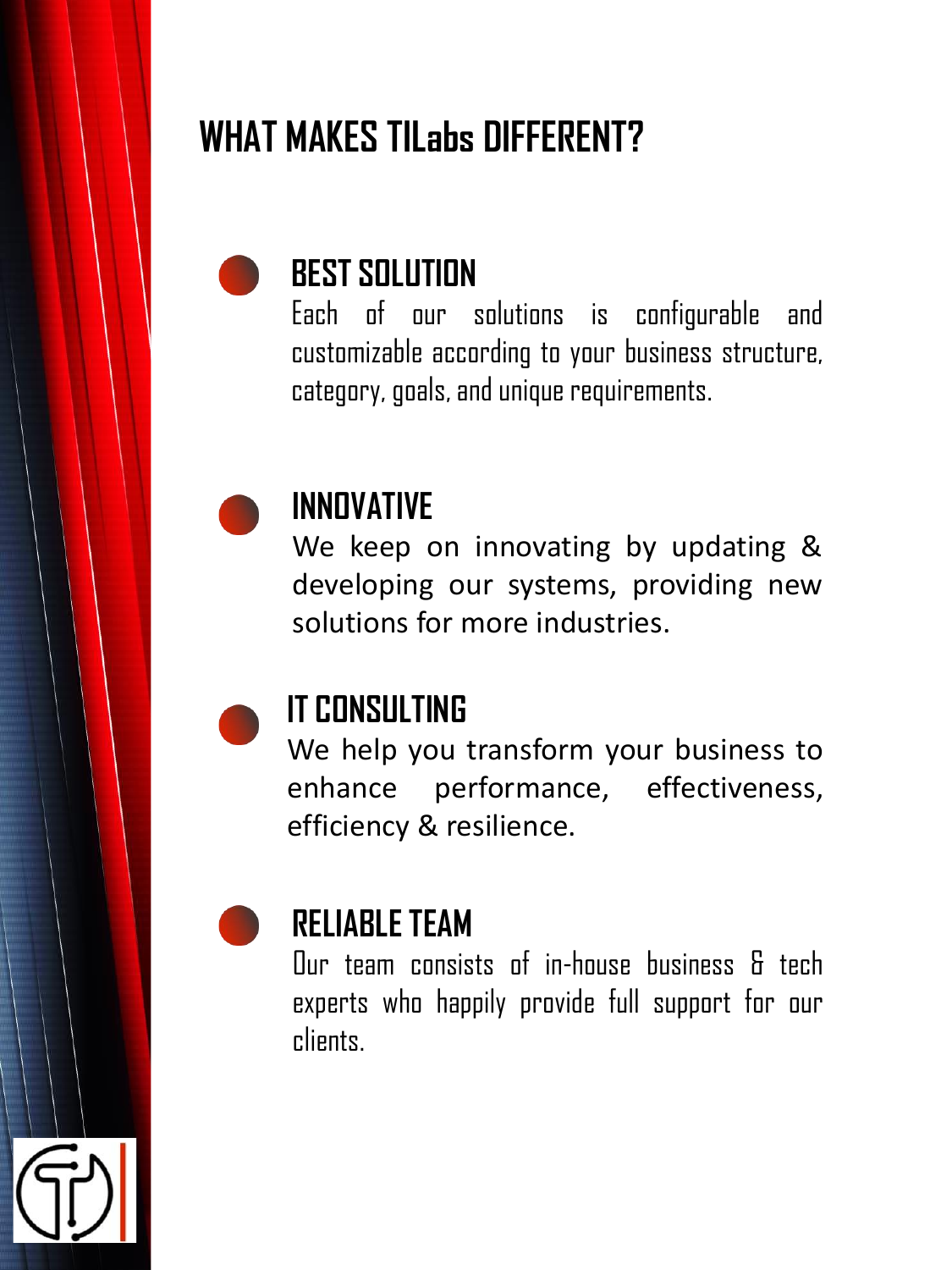# **TILabs JOURNEY**

It has been 2 years that we are in this market and we can proudly say that we are one of the best in our field.

We have our offices spread all over the major cities in Indonesia, such as Jakarta, Balikpapan, Samarinda and Makassar to name a few. Managing up to 8 companies that have multiple branches for each, we are just getting started.



We started in 2019 with the mission of bringing the benefits of automation solutions to enterprises.



During our journey we have served various industries in Jakarta, Balikpapan, Samarinda & Makassar while constantly bring innovation to our system



We have also expanded our company to Malaysia and served even more companies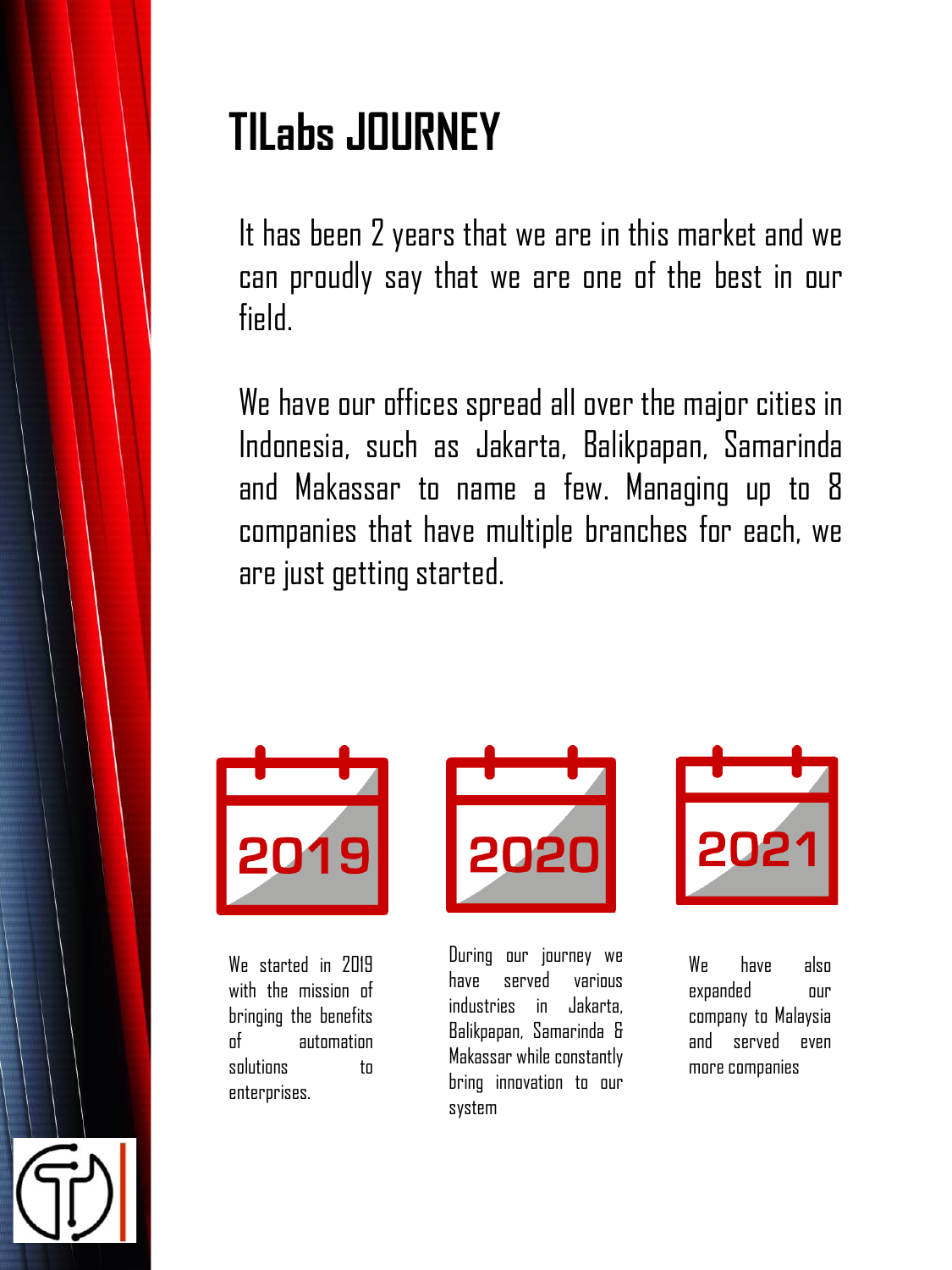# **TILabs GOALS**

Our priority is providing the best ERP solution to our clients that allows them to increase their productivity and make a better decision for the business.

We intend to continue to focus on research and product development to ensure that our products meet the market rapid change and expand further to other countries in South East Asia

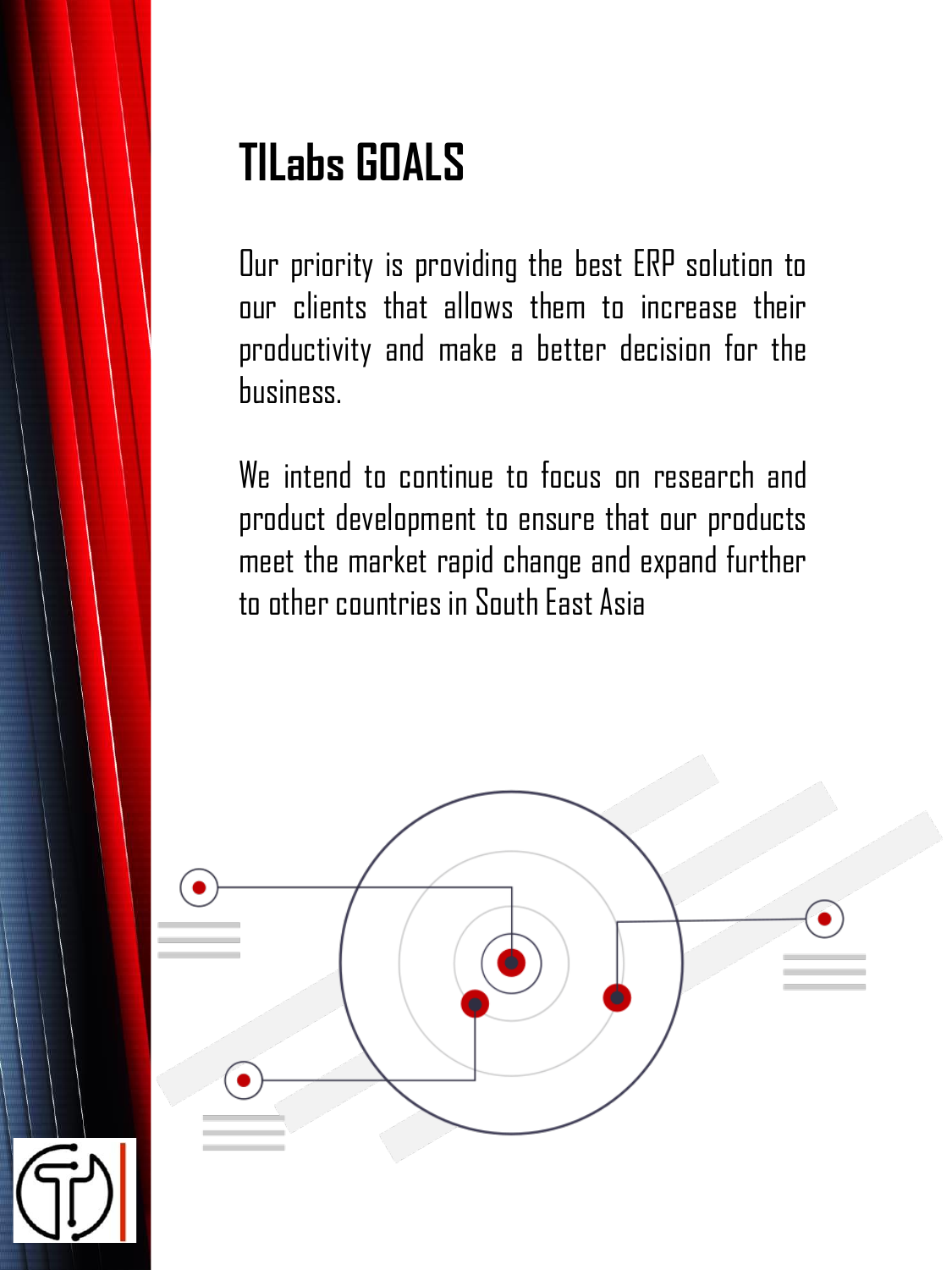# **TILabs SERVICES**



### **SOFTWARE CUSTOM**

Listening to you and provide a customized solution web application & mobile application to accelerate and support your success gateway.



### **TECHNOLOGY CONSULTATIONS**

Speeding up your project development by having our remote software specialists to work with your fulltime team closely.



#### **DATA ANALYTICS**

Start visualizing your data, produce and view insightful reports – find answers to your most pressing businessquestions.



#### **TEAM EXTENTION**

Our full dedicated will work side by side with team to fulfill your end-to-end system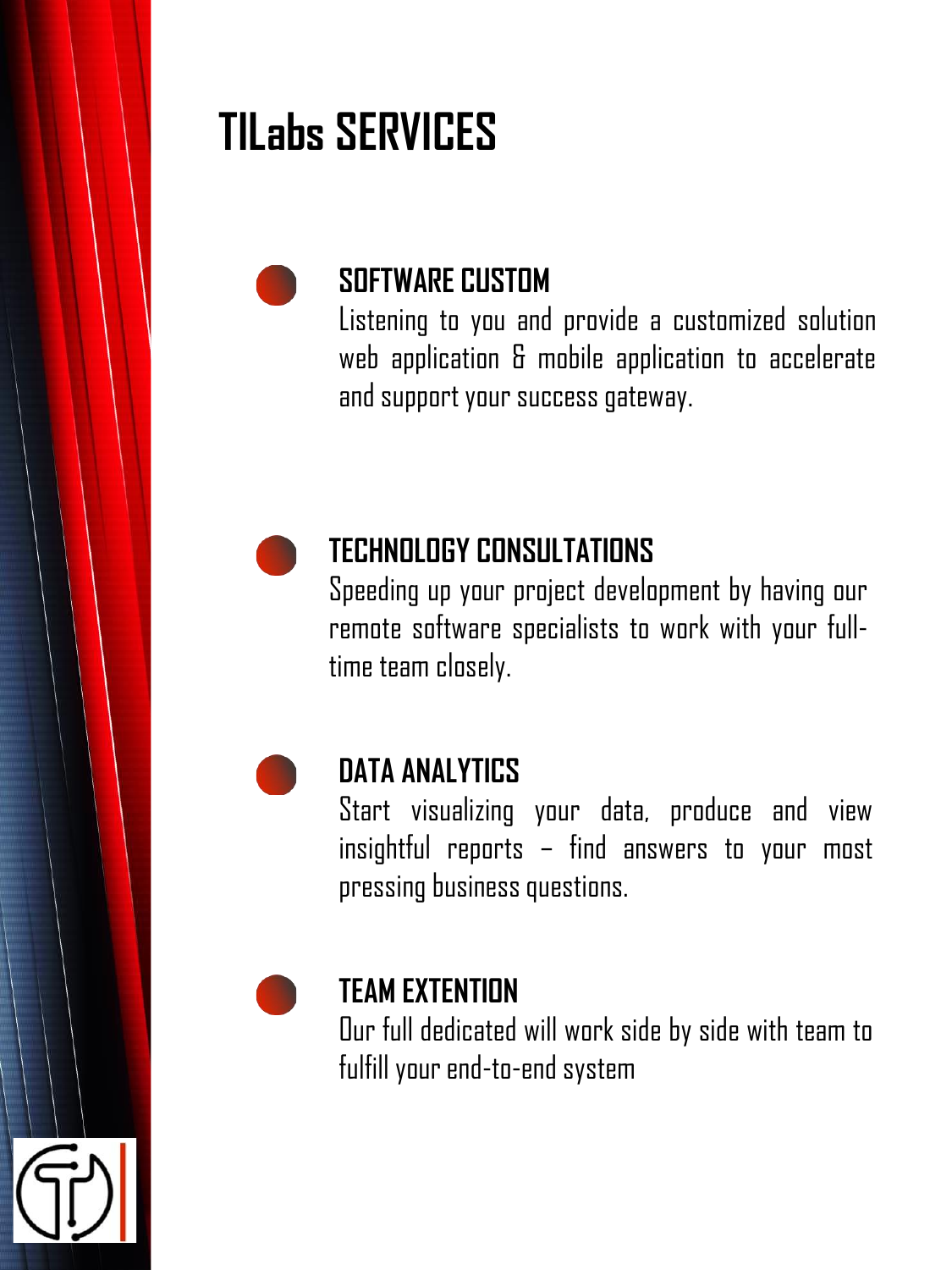# **TILabs CORE TEAM**





Master of all. Prior of founding tilabs, he completed his education in Actuarial Science from a prestigious university in the UK. He has multiple working experiences in many different industries. To name a few; Data Analyst in Malaysia biggest satellite TV provider, Technology Consulting in one of the big 4 consulting firm, Advisor in Malaysia startup ecosystem, Quants in FinTech, Data Scientist & Full-Stack Developer in one of the biggest spare part suppliers in mining industry in Indonesia (Partsindo).

During his tenure in Partsindo, he started off as a single backend developer, overtime he manages to build a solid team from zero & technology frameworks that was proven that it improves the company cost efficiency and increased sales through data-driven decision making & digitalization of the company. That was where it all started, and the rest was history.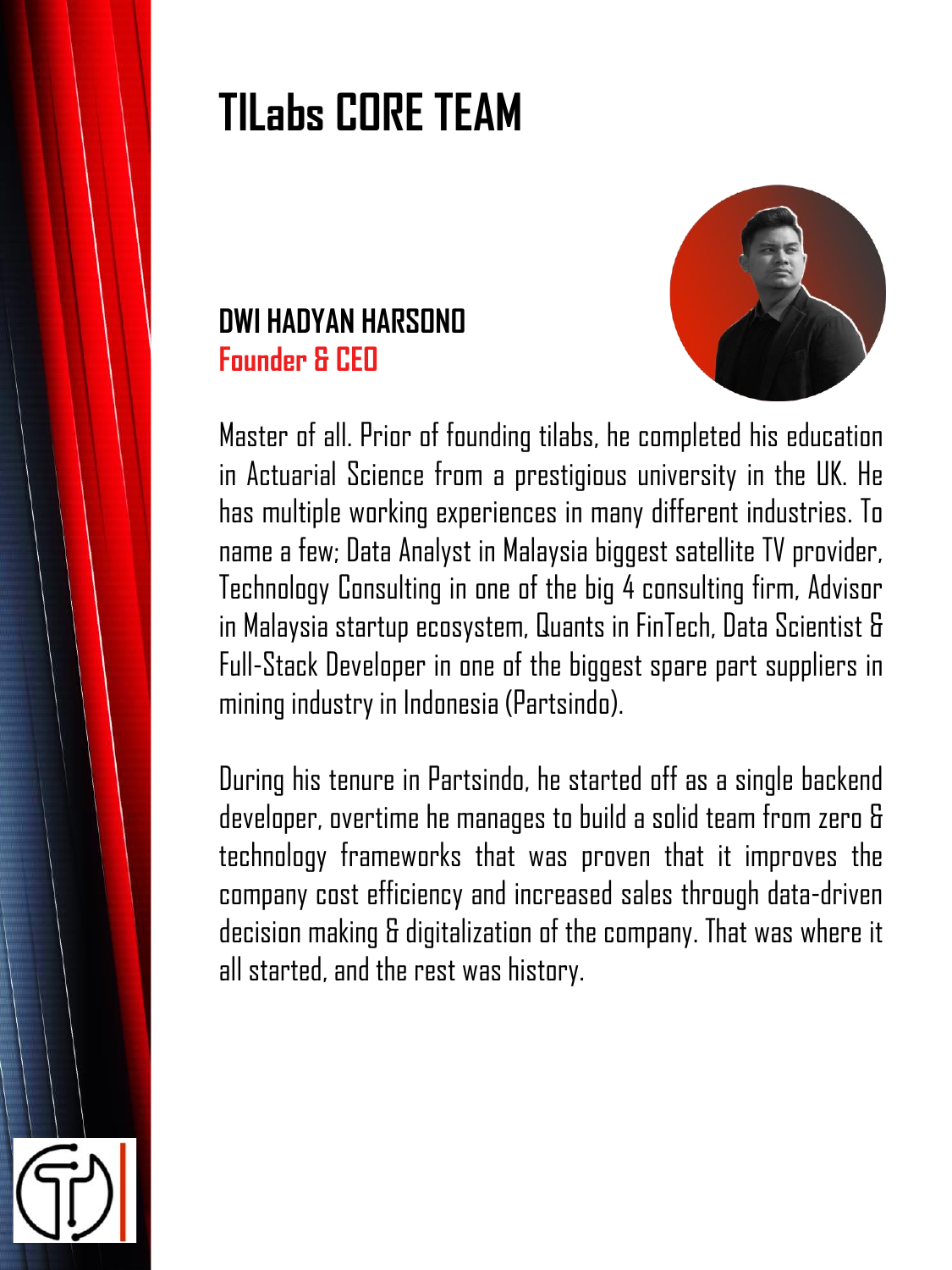# **TILabs CORE TEAM**





As a Senior level IT Professional with manufacturing & products experience and proven track of applying appropriate, practical technology/ mix of technologies that meet business needs while minimizing risks. Motivated achiever with demonstrable ability to recommend enhancements to business processes.

Strong interpersonal, written and verbal communicator who can deliver effective presentation, consult on technology projects and maintain collaborative relationships.

Exceptional problem-solver with keen ability to resolve technology issues, provide for system analyze business processes for improvement, define, design, develop and implement highly successful automated solutions, as well as find solutions.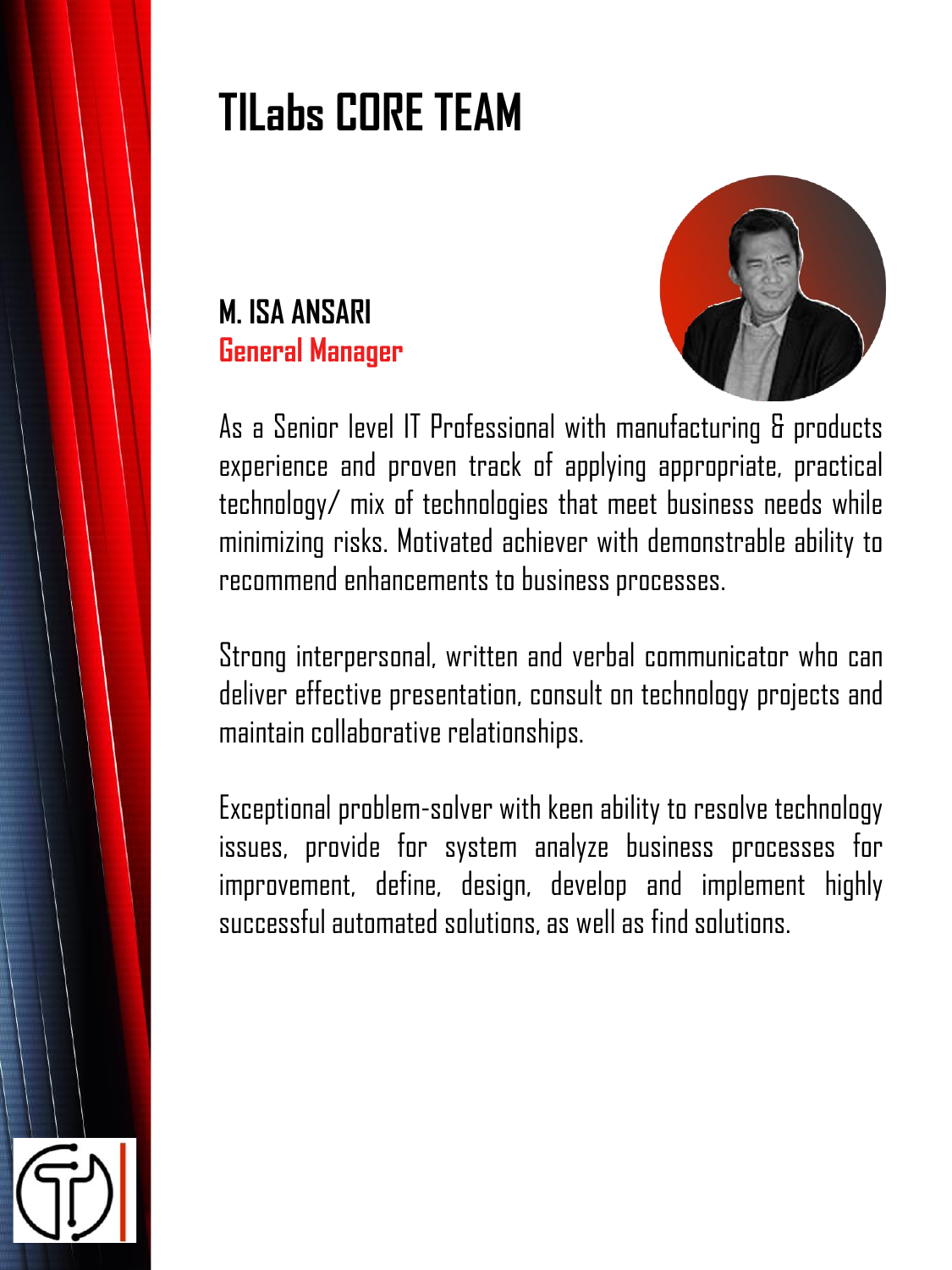# **TILabs CORE TEAM**



### **BADRA WIRYADINATA Manager Technology**

Energetic Technology Manager, with 8+ years of experience in planning, controlling, executing and closing various IT development projects.

Managed all the deployment of products, arranging the CMS and closed before deadline. Achieved 70% process time savings through implementing process automations and IT upgrades at TILabs.

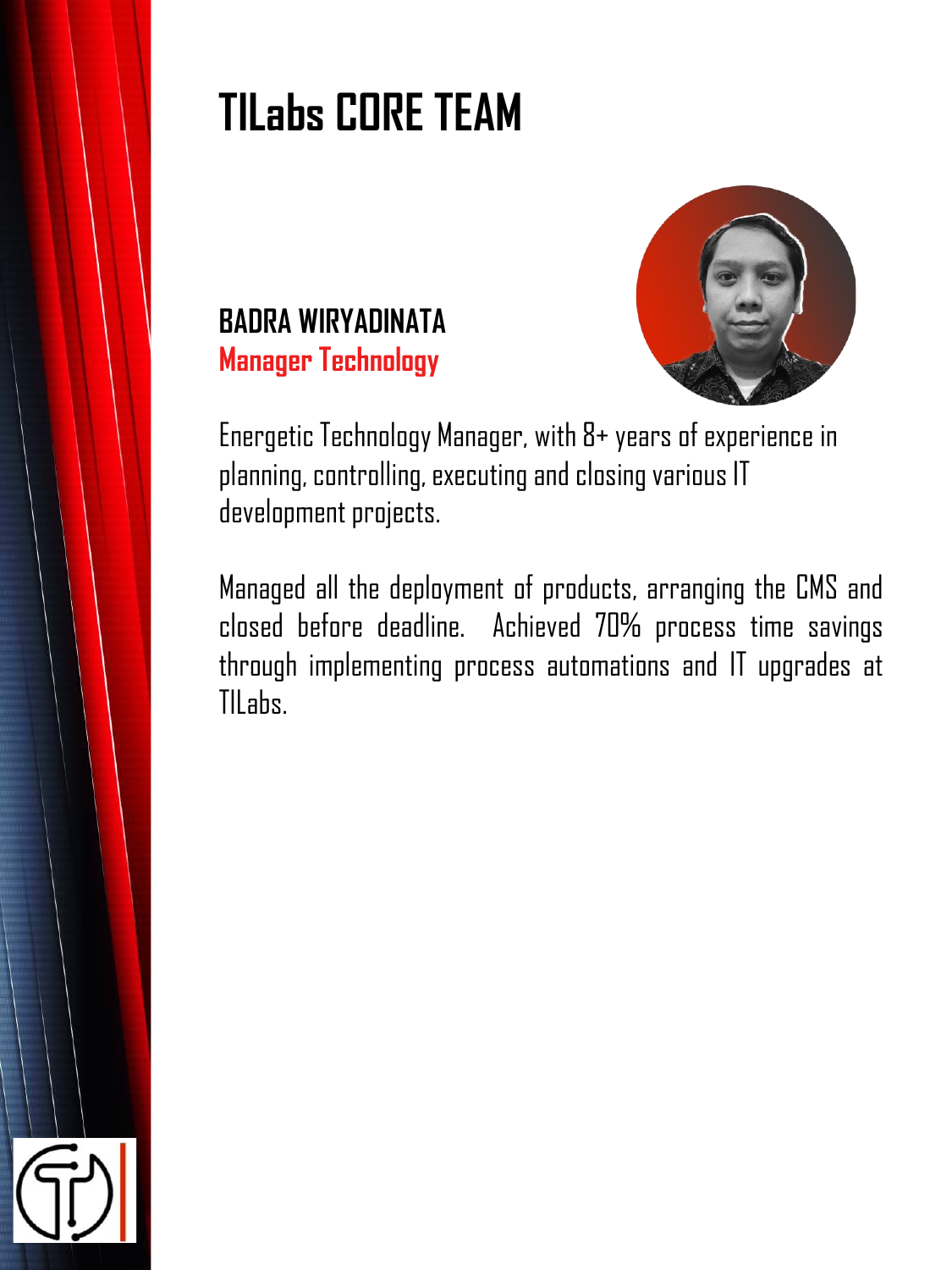# **TILabs CLIENTS**

MANUFACTURING





MINING SPARE PARTS & SERVICES





RETAILING **FOOD & BEVERAGES** 





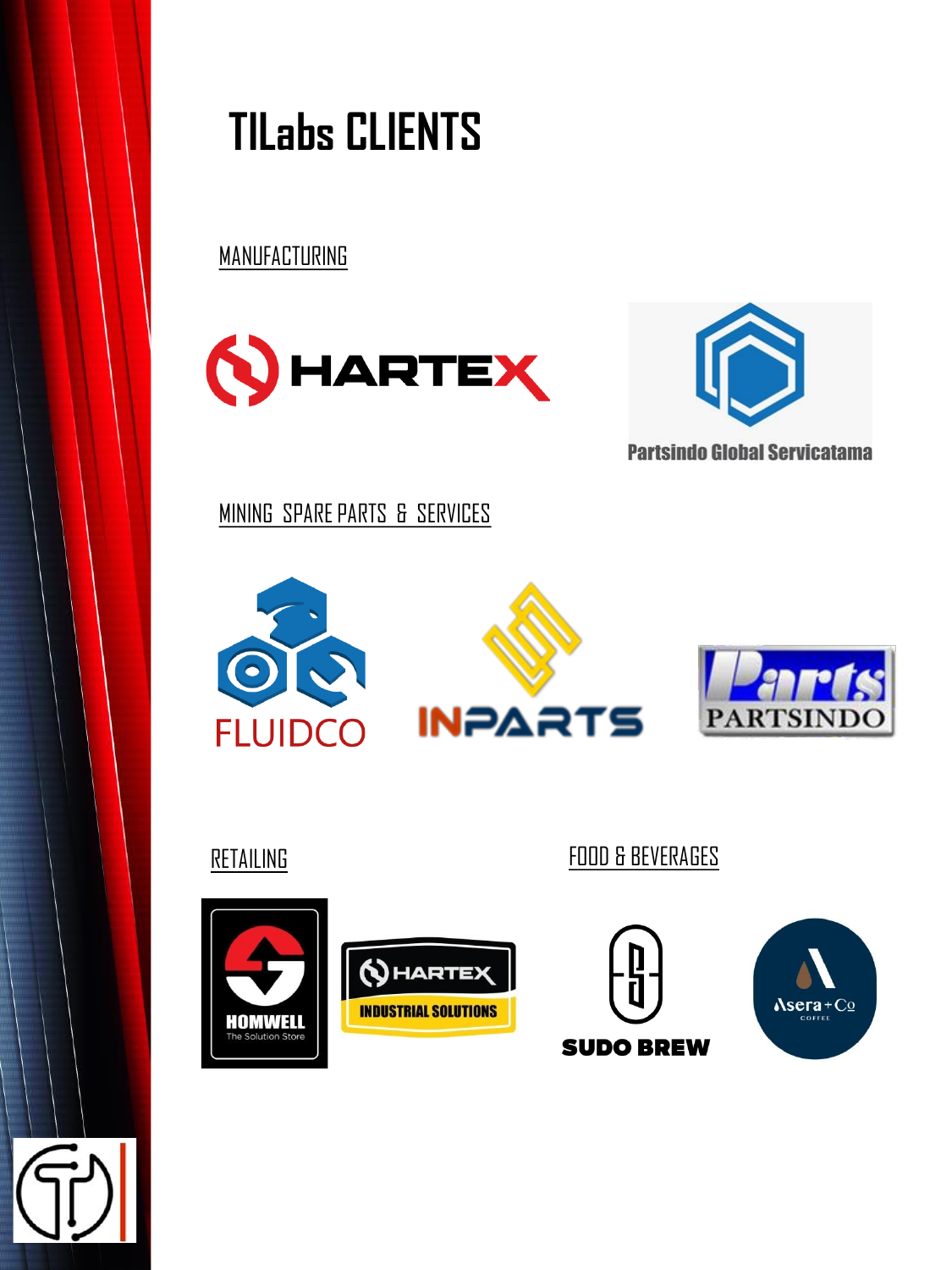

**PT Hartex Global Industrial** Factory & Manufacturing System

### **Objective :** Develop ERP system that can streamline from manufacturing to client-facing process

Purchasing Management System

Inventory & Distribution Control Management

Warehouse & Distribution System

Finance & Accounting System

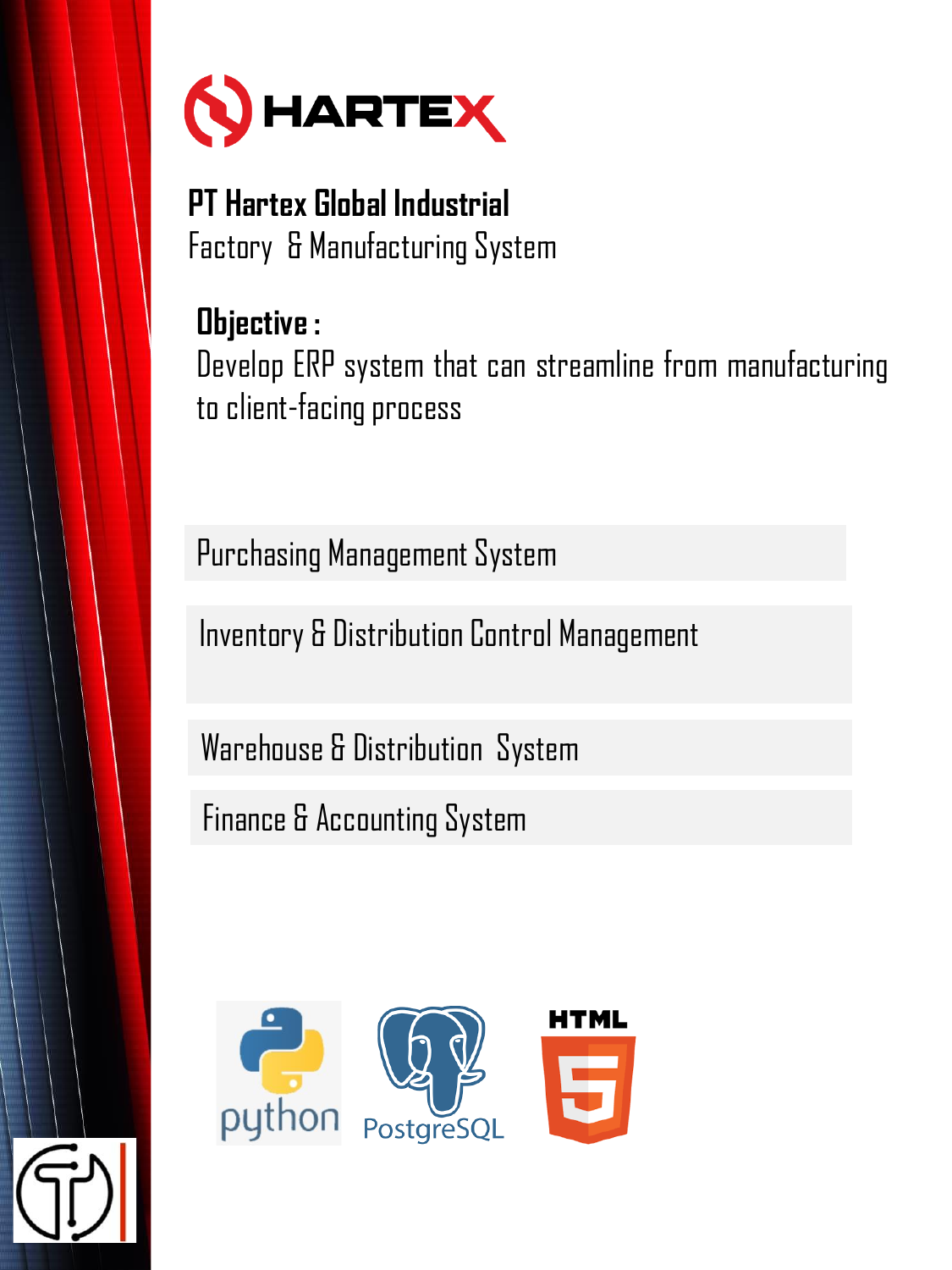

**PT Partsindo Servicatama** B2B ERP System

**Objective :** Develop a full-fledge **ERP** system that can support & optimize the company day to day business

Inventory Control Management Warehouse & Distribution System

Finance & Accounting System

Purchasing Management System

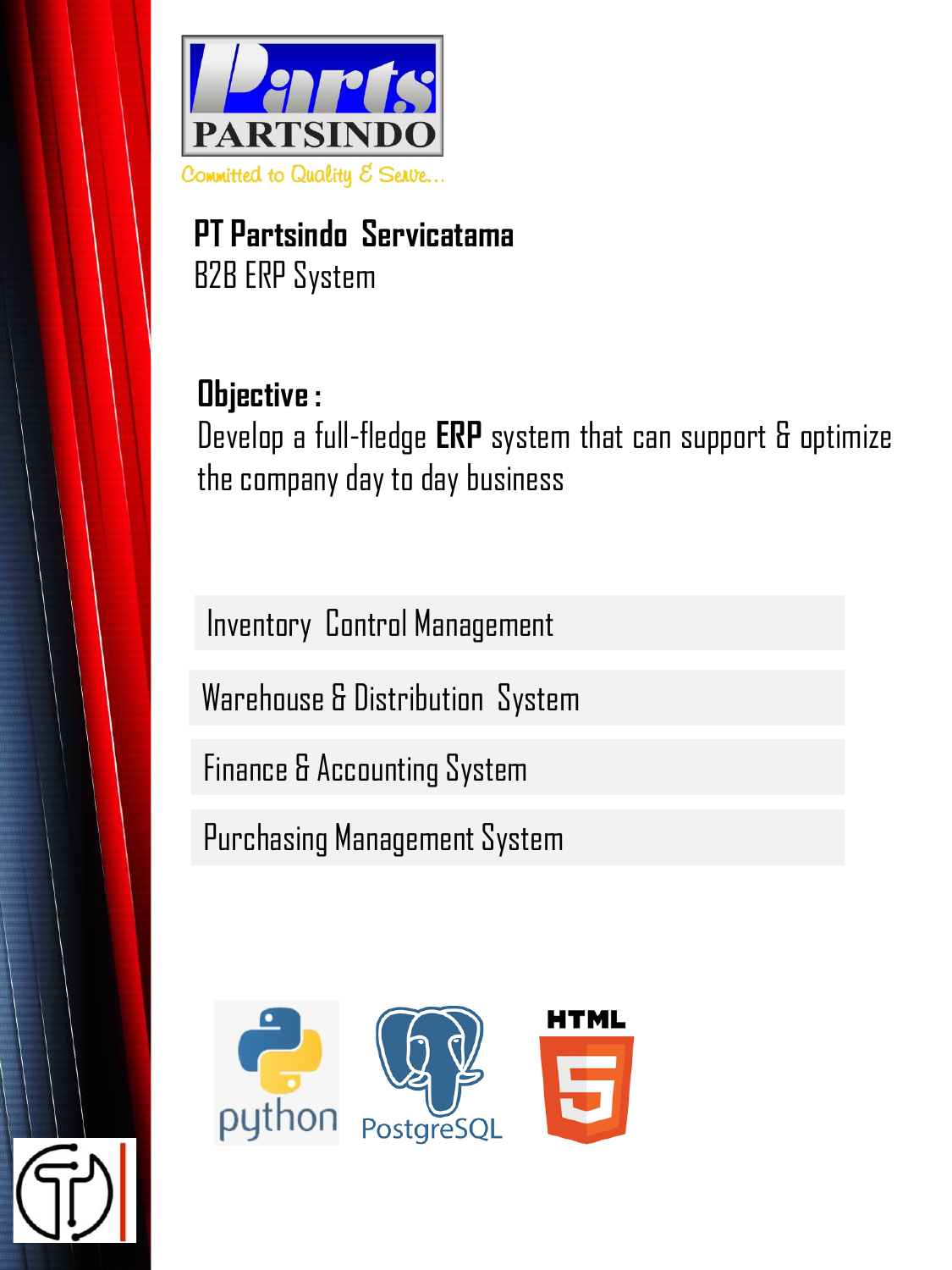

**PT Inparts Prima Sukses** B2B ERP System

**Objective :**  Develop a dynamic **ERP system**

Developed Full ERP System

Purchasing System

Warehouse & Distribution System

Finance & Accounting System

Vendor & Customer Billing System

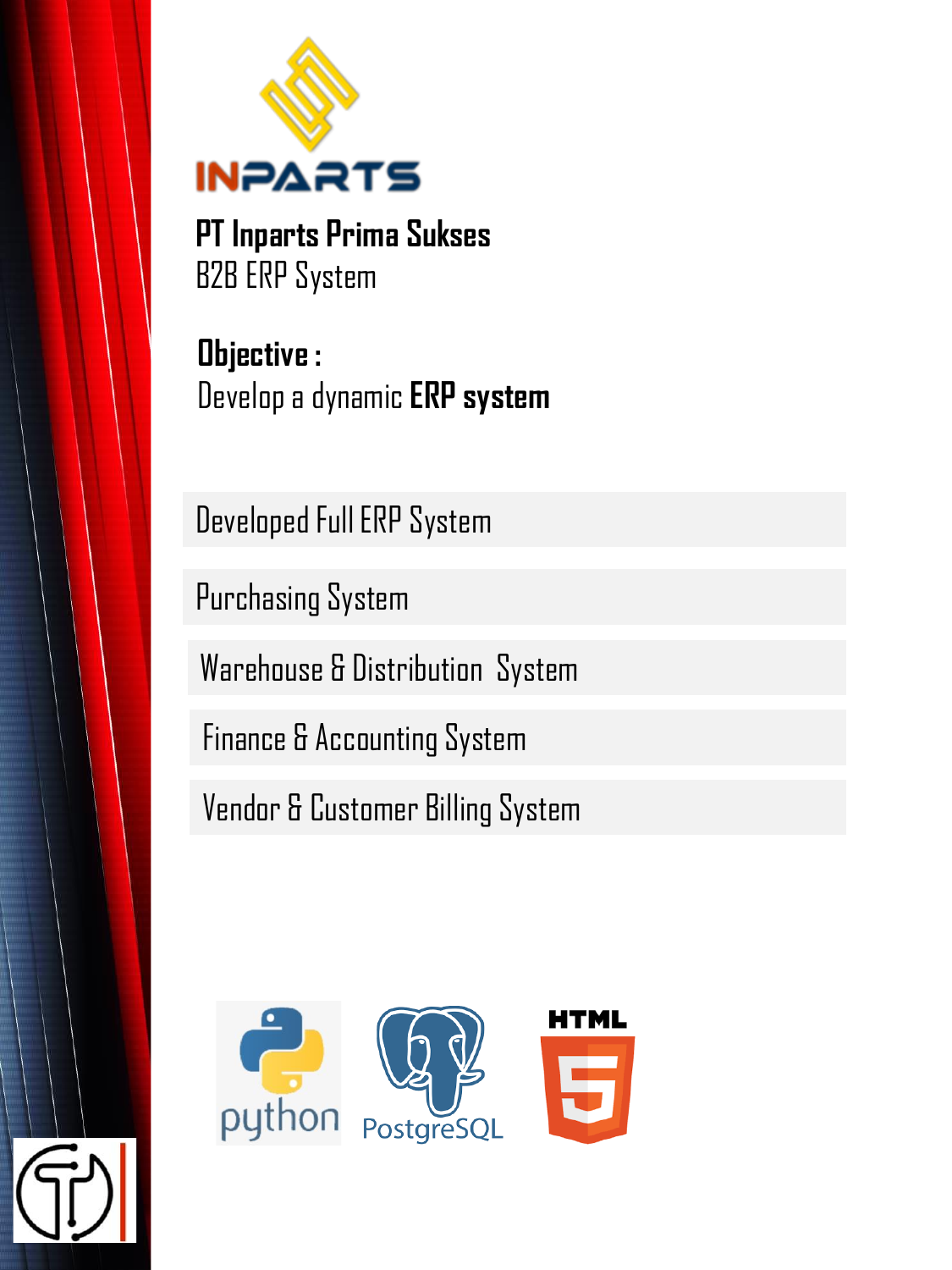

**PT Inparts Prima Sukses B2B ERP System** 

**Objective :**  Develop a full end to end **ERP system**

Developed Full ERP System

Warehouse & Distribution System

Full Integration Front – End System

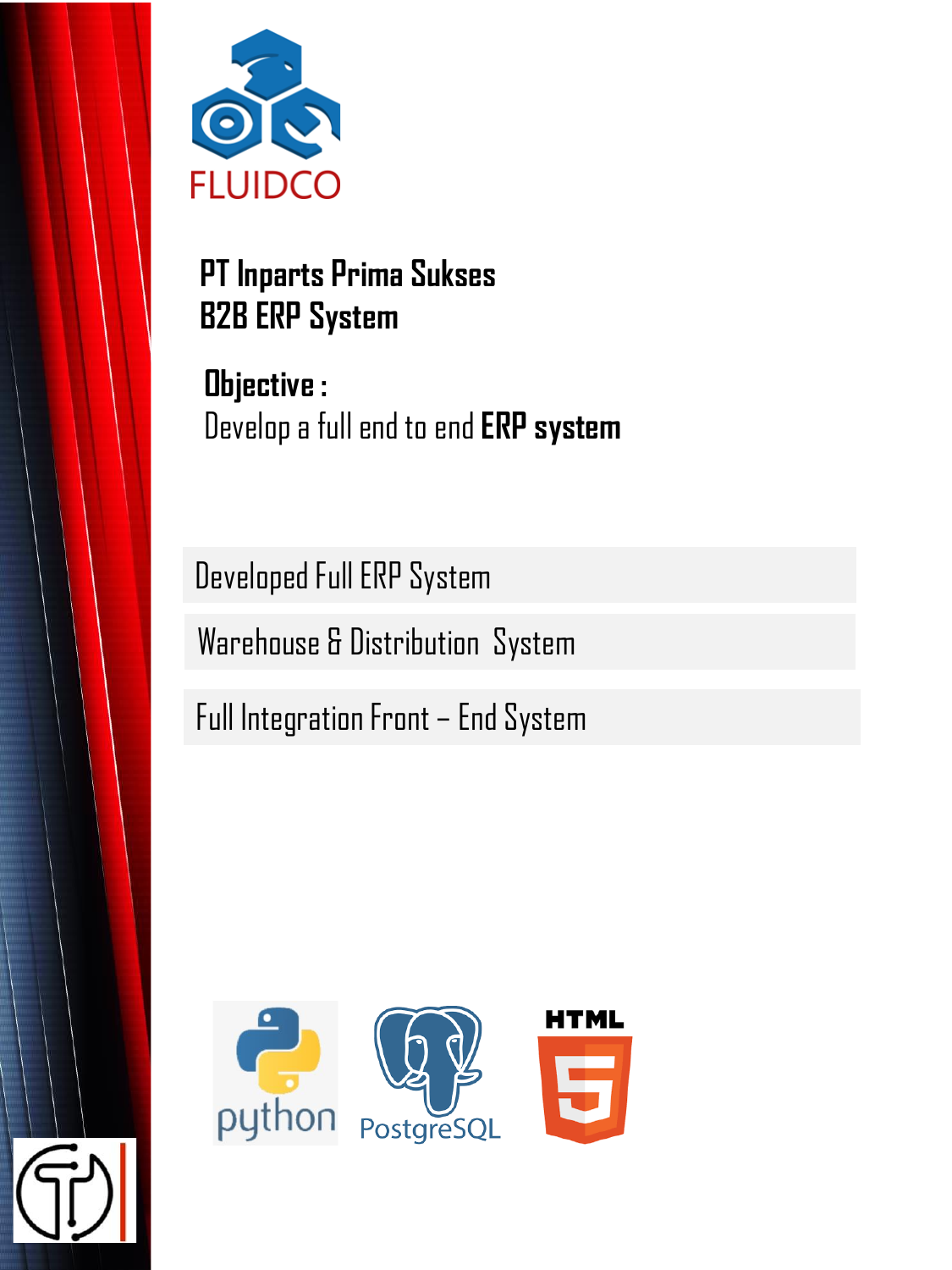

### **Homwell Retail Store**

Develop POS system that can support retail business with multiple branches and the full backend system for their internal

### **Objective :**

Develop a full end to end **ERP & POS** system

Developed Full ERP System

Warehouse & Distribution System

Purchasing & Inventory Management System

Customer Relationship Management

Point Of Sales System

Vendor Billing System

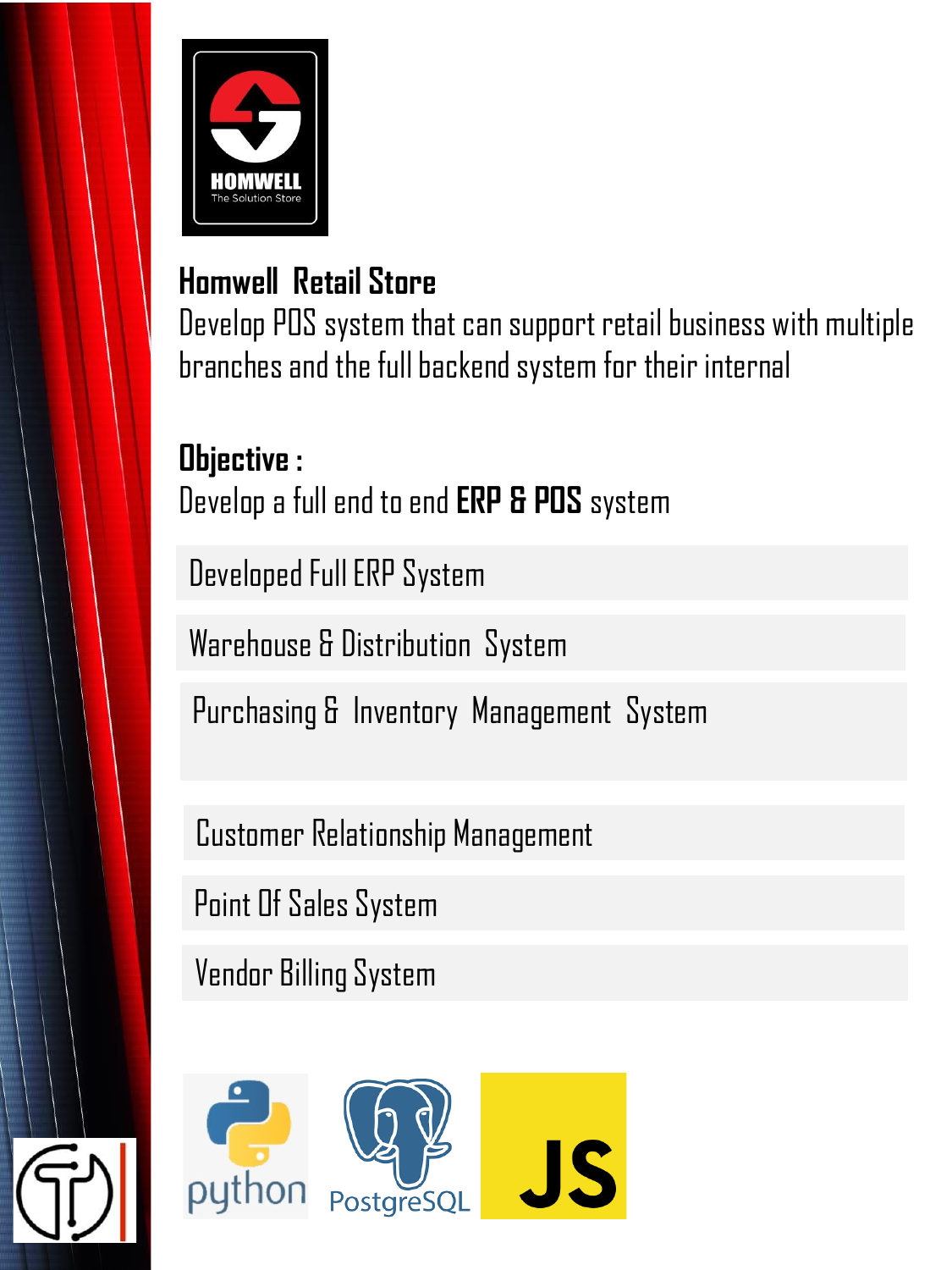

### **Hartex Industrial Solution Store**

Develop POS system that can support B2B & retail business with multiple branches and the full backend system for their internal

**Objective :** Developa fullendto end**ERP & POS** system

Developed Full ERP System

Warehouse & Distribution System

Purchasing & Inventory Management System

Point Of Sales System

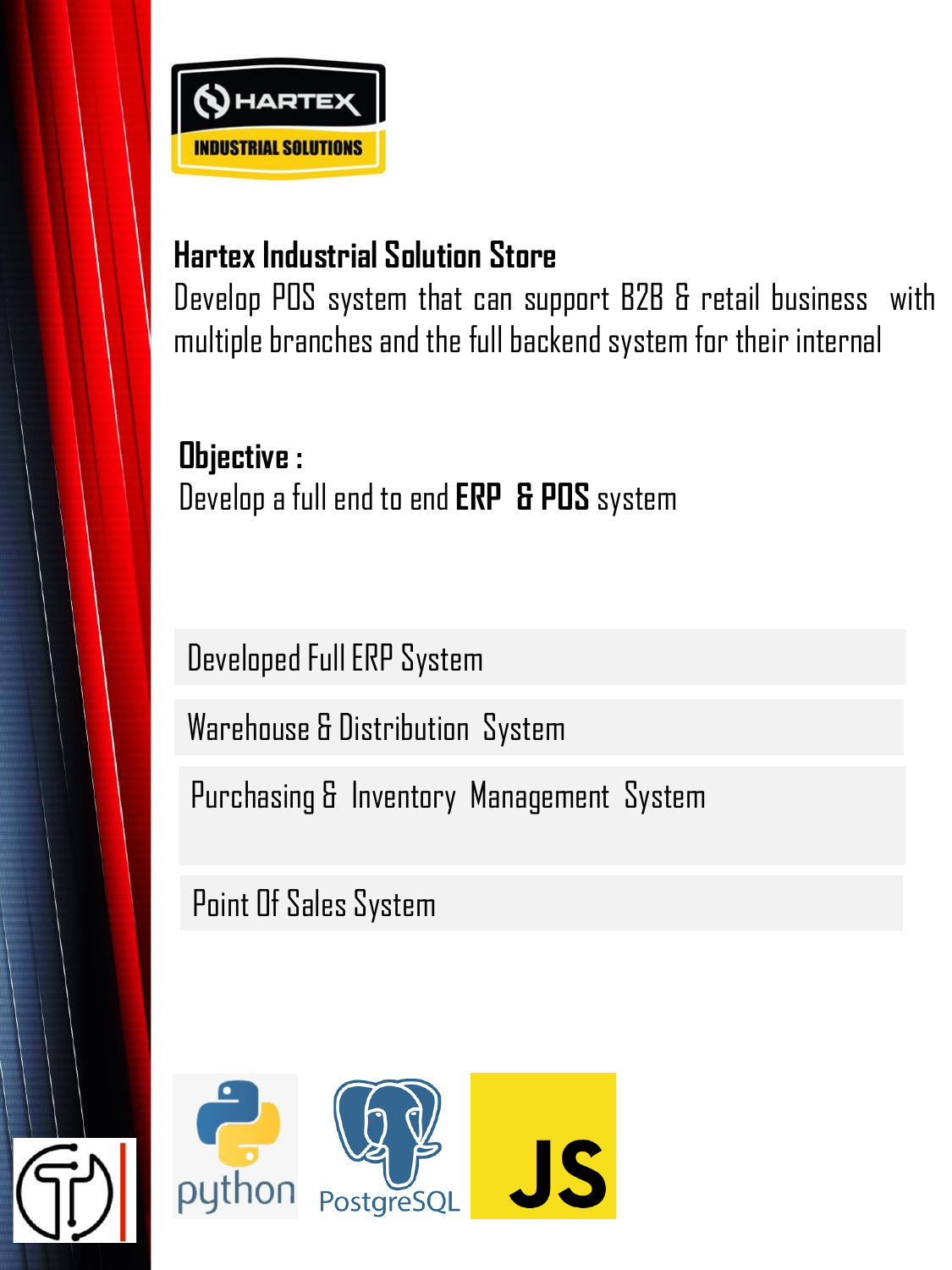

### **PT Sudo Brew Naratama**

Develop POS system which support F&B business with multiple branches and the full backend Inventory system

**Objective :** Developa fullendto end**ERP & POS** system

Developed Full ERP System

Warehouse & Distribution System

Purchasing & Inventory Management System

Point Of Sales System

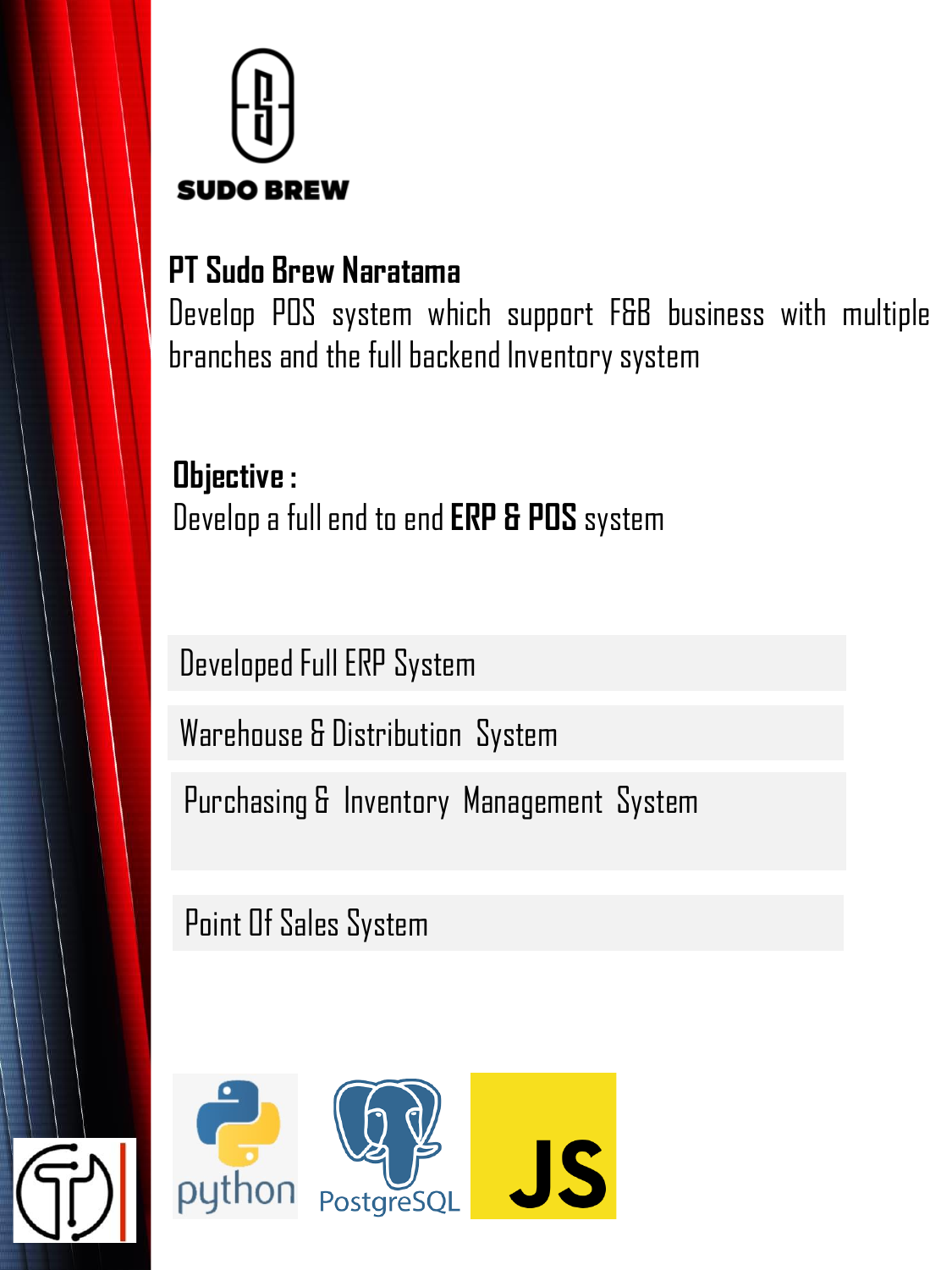

### **TSR Coffea Naratama SDN.BHD.**

Develop POS system which support F&Bl business with multiple branches and the full backend Inventory system

**Objective :**  Develop a full end to end **ERP & POS** system

Developed Full ERP System

Developed Point of Sales System

Purchasing & Inventory Management System

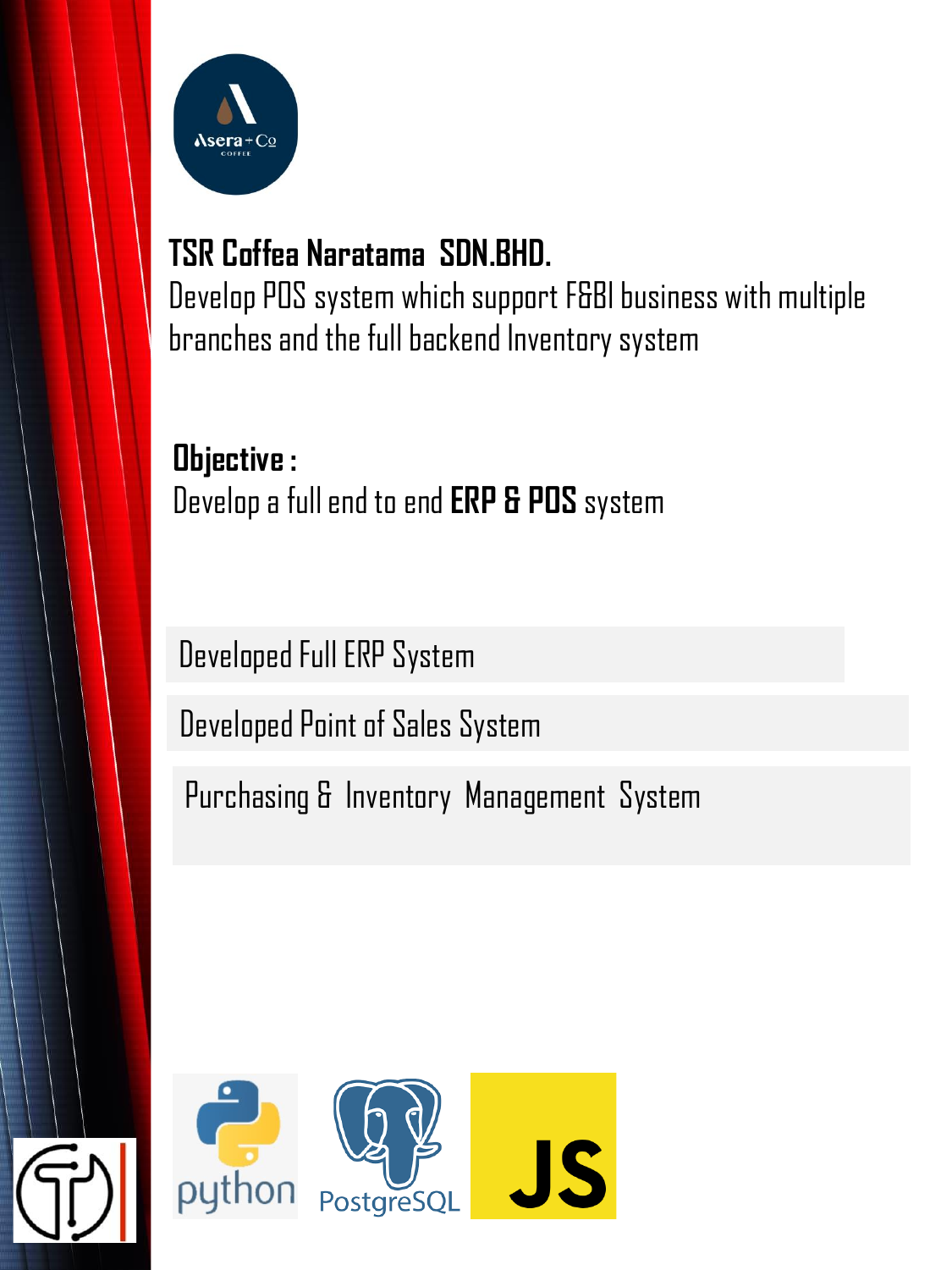We strongly believe that each software product should have its own life. Just like you, we're not satisfied with merely existing, we grab onto exciting ideas and make them a reality.

 $\left|\widehat{\mathbb{G}}\right|$